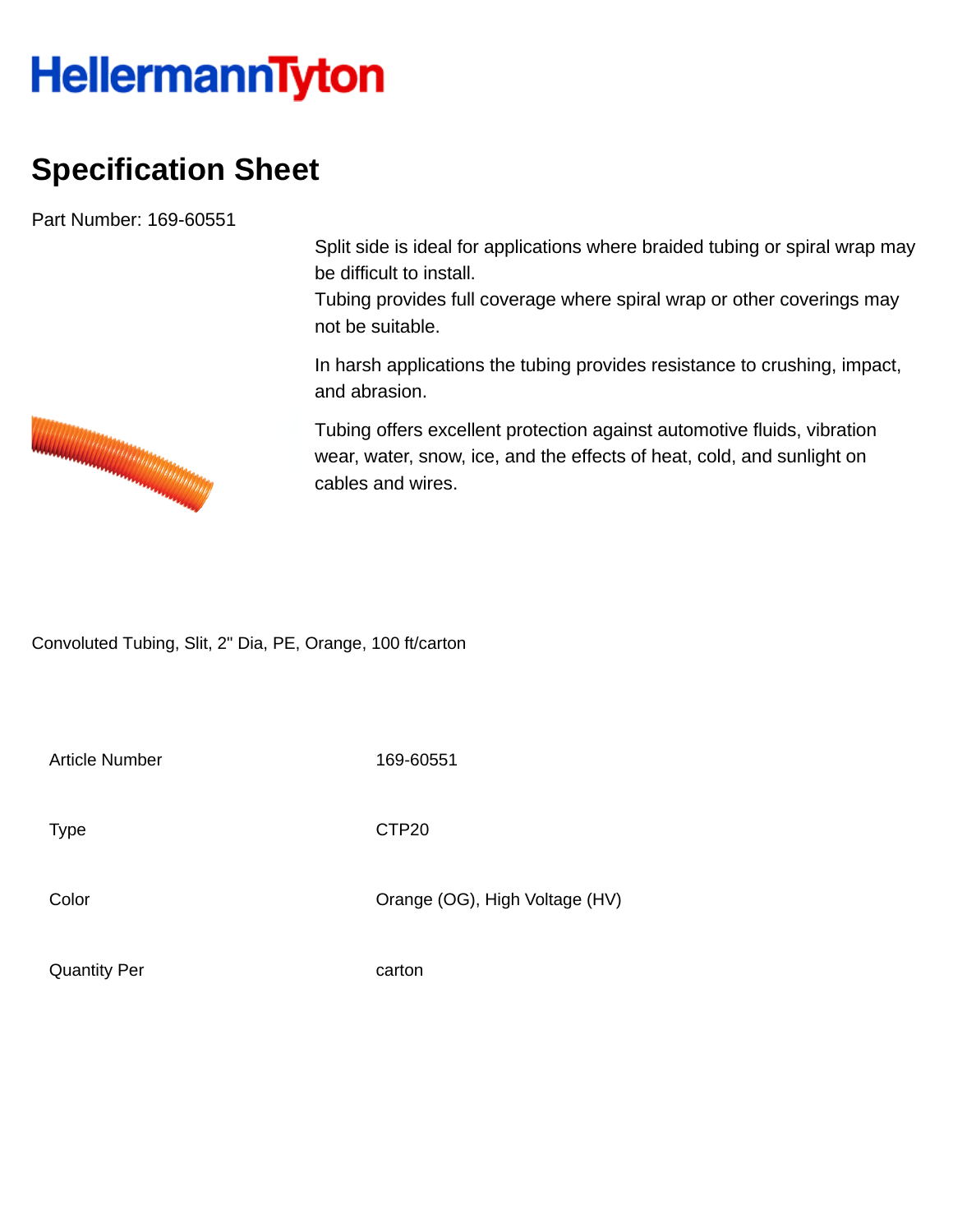| <b>Product Description</b>            | HellermannTyton's Convoluted Tubing, also known at Split Loom<br>Tubing, provides an efficient method of routing and protecting wire<br>harness assemblies, while reducing the chance of installation<br>damage. With a split down the side where you can insert your wire<br>harness, you can just easily install Convoluted Tubing without<br>removal of the entire assembly. It can also serve to protect valuable<br>hoses and cables. Convoluted tubing offer's excellent protection<br>against vibration wear, water, snow, ice and the effects of heat, cold<br>and sunlight on cables and wires. |
|---------------------------------------|----------------------------------------------------------------------------------------------------------------------------------------------------------------------------------------------------------------------------------------------------------------------------------------------------------------------------------------------------------------------------------------------------------------------------------------------------------------------------------------------------------------------------------------------------------------------------------------------------------|
| <b>Short Description</b>              | Convoluted Tubing, Slit, 2" Dia, PE, Orange, 100 ft/carton                                                                                                                                                                                                                                                                                                                                                                                                                                                                                                                                               |
| <b>Global Part Name</b>               | CTP20-PE-OG                                                                                                                                                                                                                                                                                                                                                                                                                                                                                                                                                                                              |
|                                       |                                                                                                                                                                                                                                                                                                                                                                                                                                                                                                                                                                                                          |
| Length L (Imperial)                   | 100.0                                                                                                                                                                                                                                                                                                                                                                                                                                                                                                                                                                                                    |
| Length L (Metric)                     | 30.4                                                                                                                                                                                                                                                                                                                                                                                                                                                                                                                                                                                                     |
| Variant                               | Slit                                                                                                                                                                                                                                                                                                                                                                                                                                                                                                                                                                                                     |
| Inner Diameter D (Imperial)           | 2.038                                                                                                                                                                                                                                                                                                                                                                                                                                                                                                                                                                                                    |
| Inner Diameter D (Metric)             | 51.77                                                                                                                                                                                                                                                                                                                                                                                                                                                                                                                                                                                                    |
| Diameter D (Imperial)                 | 2.388                                                                                                                                                                                                                                                                                                                                                                                                                                                                                                                                                                                                    |
| Diameter D (Metric)                   | 60.66                                                                                                                                                                                                                                                                                                                                                                                                                                                                                                                                                                                                    |
| <b>Outside Diameter OD (Imperial)</b> | 2.388                                                                                                                                                                                                                                                                                                                                                                                                                                                                                                                                                                                                    |
| <b>Outside Diameter OD (Metric)</b>   | 60.66                                                                                                                                                                                                                                                                                                                                                                                                                                                                                                                                                                                                    |
| Nominal Diameter (Imperial)           | $\overline{2}$                                                                                                                                                                                                                                                                                                                                                                                                                                                                                                                                                                                           |